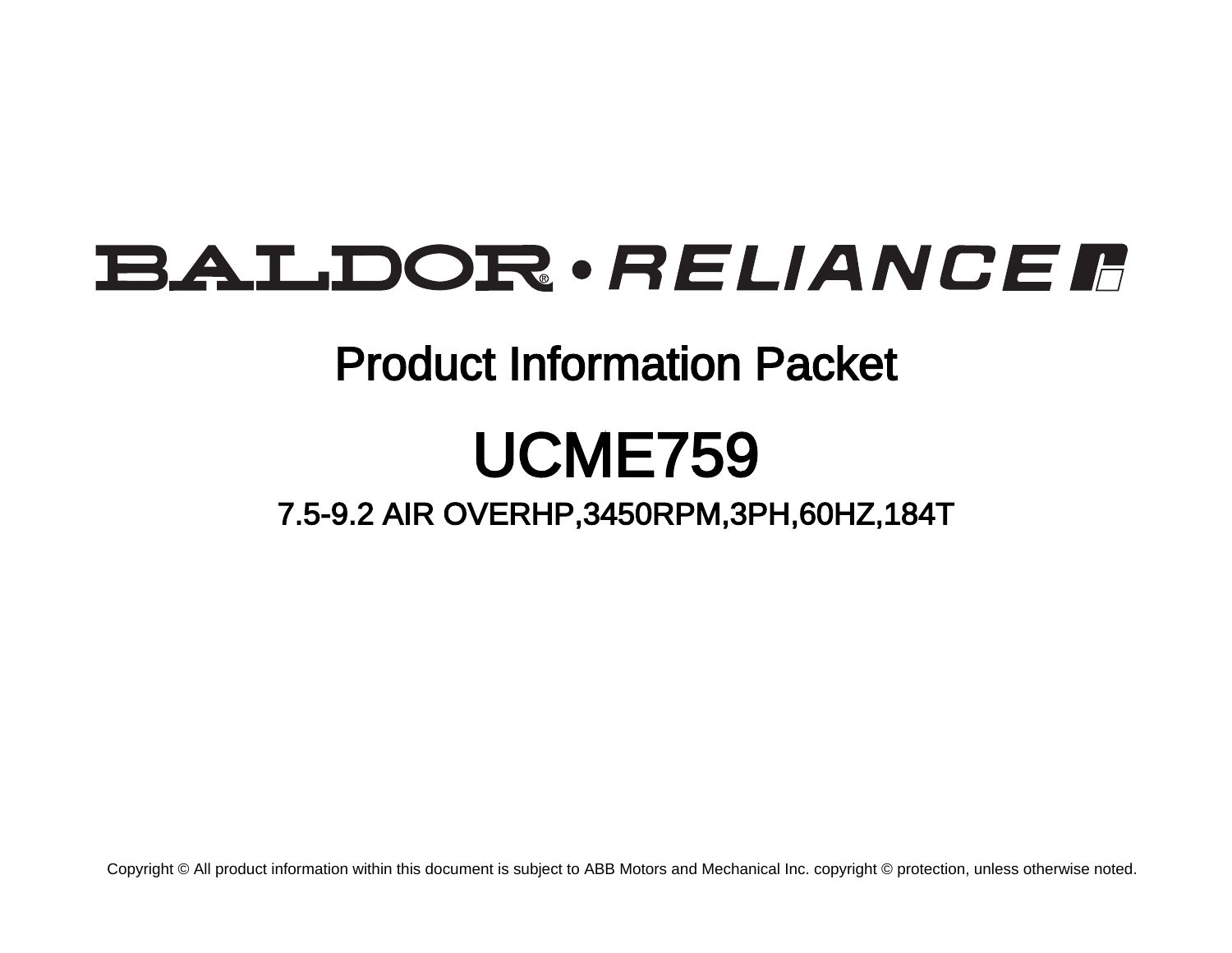#### BALDOR · RELIANCE F Product Information Packet: UCME759 - 7.5-9.2 AIR OVERHP,3450RPM,3PH,60HZ,184T

| <b>Part Detail</b> |           |             |            |             |               |                      |            |  |
|--------------------|-----------|-------------|------------|-------------|---------------|----------------------|------------|--|
| Revision:          | K         | Status:     | PRD/A      | Change #:   |               | Proprietary:         | No         |  |
| Type:              | AC        | Elec. Spec: | 36WGW514   | CD Diagram: | CD0005        | Mfg Plant:           |            |  |
| Mech. Spec:        | 36Q213    | Layout:     | 36LYQ213   | Poles:      | 02            | <b>Created Date:</b> | 03-06-2014 |  |
| Base:              | <b>RG</b> | Eff. Date:  | 10-22-2019 | Leads:      | 9#16 30" long |                      |            |  |

| <b>Specs</b>                           |                  |                                  |                              |
|----------------------------------------|------------------|----------------------------------|------------------------------|
| <b>Catalog Number:</b>                 | <b>UCME759</b>   | Heater Indicator:                | No Heater                    |
| Enclosure:                             | <b>TEAO</b>      | <b>Insulation Class:</b>         | F                            |
| Frame:                                 | 184TZ            | <b>Inverter Code:</b>            | <b>Inverter Ready</b>        |
| <b>Frame Material:</b>                 | Steel            | <b>KVA Code:</b>                 | M                            |
| Motor Letter Type:                     | Three Phase      | <b>Lifting Lugs:</b>             | <b>Standard Lifting Lugs</b> |
| Output @ Frequency:                    | 7.500 HP @ 60 HZ | <b>Locked Bearing Indicator:</b> | Locked Bearing               |
|                                        | 9.200 HP @ 60 HZ | Motor Lead Quantity/Wire Size:   | 9 @ 16 AWG                   |
| Synchronous Speed @ Frequency:         | 3600 RPM @ 60 HZ | <b>Motor Lead Exit:</b>          | Pipe Or Pipe Adaptor         |
| Voltage @ Frequency:                   | 460.0 V @ 60 HZ  | <b>Motor Lead Termination:</b>   | <b>Flying Leads</b>          |
|                                        | 230.0 V @ 60 HZ  | Motor Type:                      | 3640M                        |
|                                        | 208.0 V @ 60 HZ  | <b>Mounting Arrangement:</b>     | F <sub>1</sub>               |
| XP Class and Group:                    | None             | <b>Power Factor:</b>             | 90                           |
| <b>XP Division:</b>                    | Not Applicable   | <b>Product Family:</b>           | <b>General Purpose</b>       |
| <b>Agency Approvals:</b>               | <b>CSA</b>       | Product Type:                    | <b>FARM DUTY</b>             |
|                                        | <b>UR</b>        | <b>Pulley End Bearing Type:</b>  | Ball                         |
| <b>Auxillary Box:</b>                  | No Auxillary Box | <b>Pulley Face Code:</b>         | Standard                     |
| <b>Auxillary Box Lead Termination:</b> | None             | <b>Pulley Shaft Indicator:</b>   | Tapped & Key                 |
| <b>Base Indicator:</b>                 | Rigid            | <b>Rodent Screen:</b>            | None                         |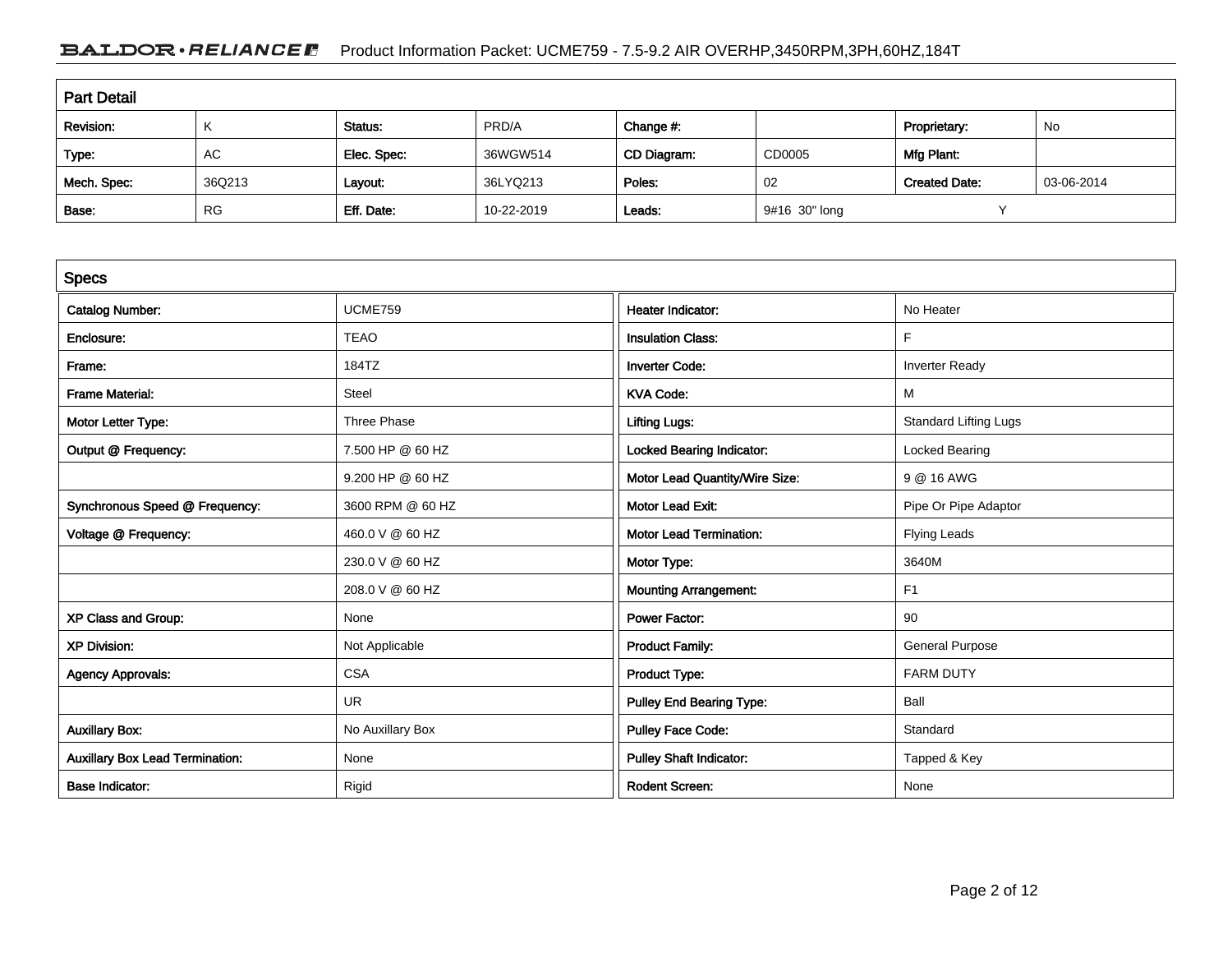| <b>Bearing Grease Type:</b>           | Polyrex EM (-20F +300F)   | <b>RoHS Status:</b>                | <b>ROHS COMPLIANT</b>      |
|---------------------------------------|---------------------------|------------------------------------|----------------------------|
| Blower:                               | None                      | <b>Shaft Extension Location:</b>   | Pulley End                 |
| Current @ Voltage:                    | 8.500 A @ 460.0 V         | <b>Shaft Ground Indicator:</b>     | No Shaft Grounding         |
|                                       | 18.800 A @ 208.0 V        | <b>Shaft Rotation:</b>             | Reversible                 |
|                                       | 17.000 A @ 230.0 V        | <b>Shaft Slinger Indicator:</b>    | <b>Shaft Slinger</b>       |
| Design Code:                          | В                         | <b>Speed Code:</b>                 | Single Speed               |
| Drip Cover:                           | No Drip Cover             | <b>Motor Standards:</b>            | <b>NEMA</b>                |
| Duty Rating:                          | <b>CONT</b>               | <b>Starting Method:</b>            | Direct on line             |
| <b>Electrically Isolated Bearing:</b> | Not Electrically Isolated | Thermal Device - Bearing:          | None                       |
| <b>Feedback Device:</b>               | NO FEEDBACK               | Thermal Device - Winding:          | Normally Closed Thermostat |
| <b>Front Face Code:</b>               | Standard                  | <b>Vibration Sensor Indicator:</b> | No Vibration Sensor        |
| <b>Front Shaft Indicator:</b>         | None                      | <b>Winding Thermal 1:</b>          | None                       |
|                                       |                           | <b>Winding Thermal 2:</b>          | None                       |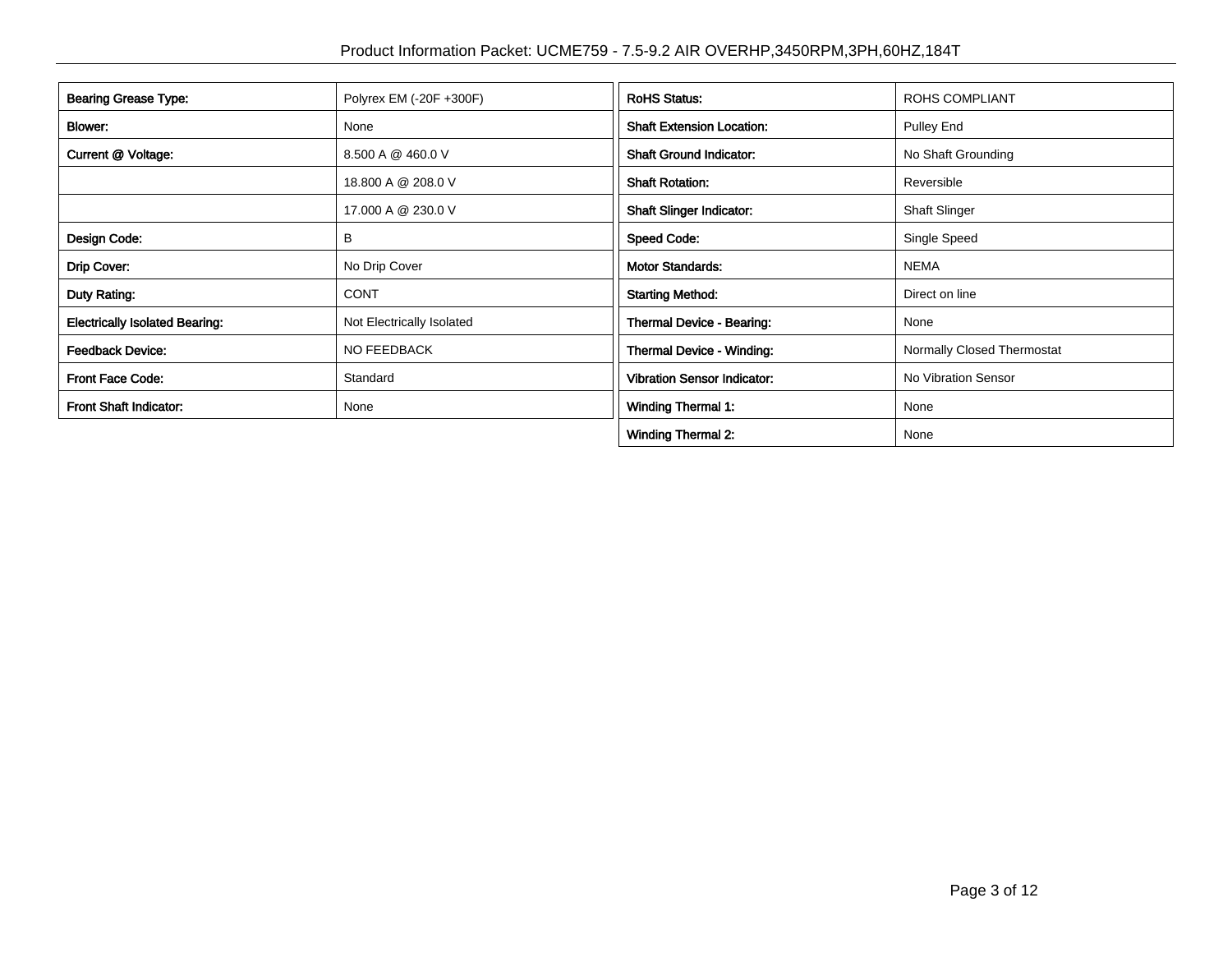| Nameplate NP1279L |                       |            |           |                            |  |  |
|-------------------|-----------------------|------------|-----------|----------------------------|--|--|
|                   | CAT.NO. UCME759       |            |           |                            |  |  |
|                   | SPEC. 36Q213W514G1    |            |           |                            |  |  |
|                   | $HP$ 7.5-9.2 AIR OVER |            |           |                            |  |  |
|                   | VOLTS 208-230/460     |            |           |                            |  |  |
|                   | AMP 18.8-17/8.5       |            |           |                            |  |  |
| $RPM$ 3450        |                       |            |           |                            |  |  |
| FRAME 184TZ       |                       | $HZ$ 60    |           | PH 3                       |  |  |
| $SER.F.$ 1.00     |                       | CODE M     | $DES$ $B$ | CL F                       |  |  |
| NEMA-NOM-EFF 89.5 |                       | PF 90      |           |                            |  |  |
|                   | RATING 40C AMB-CONT   |            |           |                            |  |  |
| <b>CC</b>         |                       |            |           | <b>USABLE AT 208V 18.8</b> |  |  |
|                   | DE 6206               | $ODE$ 6205 |           |                            |  |  |
| <b>ENCL</b> TEAO  |                       | SN         |           |                            |  |  |
|                   |                       |            |           |                            |  |  |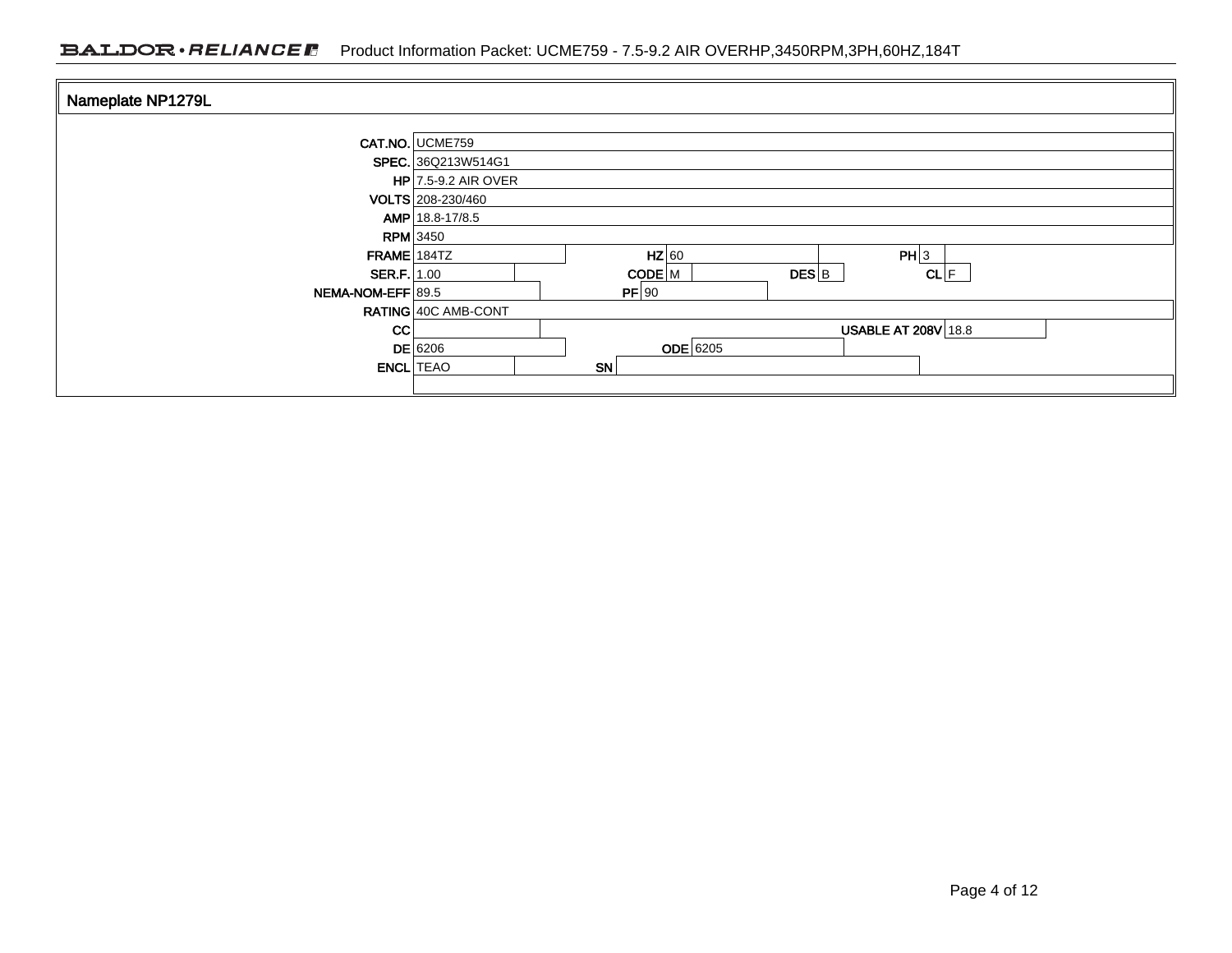| Nameplate NP3114L |                       |            |           |                            |      |  |
|-------------------|-----------------------|------------|-----------|----------------------------|------|--|
|                   | CAT.NO. UCME759       |            |           |                            |      |  |
|                   | SPEC. 36Q213W514G1    |            |           |                            |      |  |
|                   | $HP$ 7.5-9.2 AIR OVER |            |           |                            |      |  |
|                   | VOLTS 208-230/460     |            |           |                            |      |  |
|                   | $AMP$ 18.8-17/8.5     |            |           |                            |      |  |
|                   | $RPM$ 3450            |            |           |                            |      |  |
| FRAME 184TZ       |                       | $HZ$ 60    |           | PH 3                       |      |  |
| SER.F. $1.00$     |                       | $CODE$ M   | $DES$ $B$ |                            | CL F |  |
| NEMA-NOM-EFF 89.5 |                       | PF 90      |           |                            |      |  |
|                   | RATING 40C AMB-CONT   |            |           |                            |      |  |
| <b>CC</b>         |                       |            |           | <b>USABLE AT 208V 18.8</b> |      |  |
|                   | $DE$ 6206             | $ODE$ 6205 |           |                            |      |  |
| <b>ENCL</b> TEAO  |                       | <b>SN</b>  |           |                            |      |  |
|                   |                       |            |           |                            |      |  |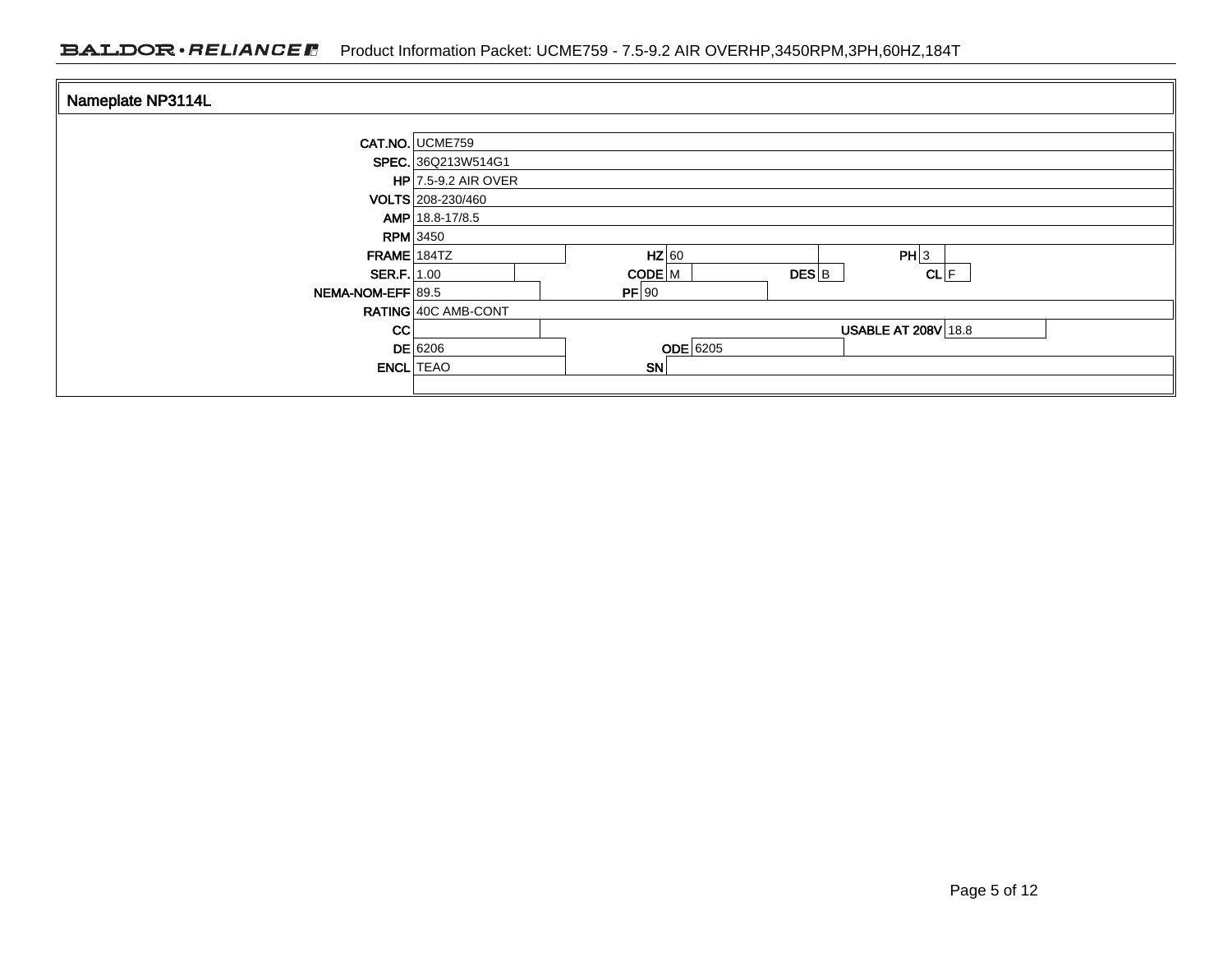| <b>Parts List</b>  |                                          |          |  |  |  |
|--------------------|------------------------------------------|----------|--|--|--|
| <b>Part Number</b> | Description                              | Quantity |  |  |  |
| SA277501           | SA 36Q213W514G1                          | 1.000 EA |  |  |  |
| RA264050           | RA 36Q213W514G1                          | 1.000 EA |  |  |  |
| HA6021A01SP        | ADAPTOR, MACH                            | 1.000 EA |  |  |  |
| 36GS5000           | <b>GASKET CONDUIT ADAPTOR</b>            | 1.000 EA |  |  |  |
| 51XB1016A07        | 10-16 X 7/16 HXWSSLD SERTYB              | 2.000 EA |  |  |  |
| 11XW0832G06        | #8-32 X 3/8, TAPTITE II, HEX WSHR SLTD   | 1.000 EA |  |  |  |
| 36EP3104A46        | FREP TENV 36L/M 205 BRG NO GRSR, W/GND   | 1.000 EA |  |  |  |
| HW5100A05          | WVY WSHR F/205 & 304 BRGS                | 1.000 EA |  |  |  |
| 36PE3100B94        | PUEP ASSEMBLY FOR ROUTING PURPOSES       | 1.000 EA |  |  |  |
| HW4600B50          | SEAL 1.156 X 1.874 X 0.250 SINGLE LIP DB | 1.000 EA |  |  |  |
| 10XN2520A20        | 1/4-20X 1 1/4 HEX HD X                   | 2.000 EA |  |  |  |
| XY2520A12          | 1/4-20 HEX NUT, DIRECTIONAL SERRATIONS   | 4.000 EA |  |  |  |
| HW4600B36SP        | V-RING SLINGER 1.188 X 1.690 X .24 VITON | 1.000 EA |  |  |  |
| HW2501E18          | KEY, 1/4 SQ X 2.000                      | 1.000 EA |  |  |  |
| HA7000A02          | KEY RETAINER RING, 1 1/8 DIA, 1 3/8 DIA  | 1.000 EA |  |  |  |
| 85XU0407S04        | 4X1/4 U DRIVE PIN STAINLESS              | 2.000 EA |  |  |  |
| MJ5001A27          | 32220KN GRAY SEALER *MIN BUY 4 QTS=1GAL  | 0.010 QT |  |  |  |
| HW3200A01          | 3/8-16X3/4 I-BLT WELDED F/S              | 1.000 EA |  |  |  |
| MJ1000A02          | GREASE, POLYREX EM EXXON                 | 0.050 LB |  |  |  |
| MG1025C02          | WILKOFAST SG, 787.105, TAN               | 0.022 GA |  |  |  |
| LB1115N            | LABEL, LIFTING DEVICE (ON ROLLS)         | 1.000 EA |  |  |  |
| LD5000A642         | LEAD ASSY, ML1400DF14 W/#10 RING 36"     | 1.000 EA |  |  |  |
| HA3101A28          | THRUBOLT 1/4-20 X 12.500 OHIO ROD        | 4.000 EA |  |  |  |
| LB1119N            | <b>WARNING LABEL</b>                     | 1.000 EA |  |  |  |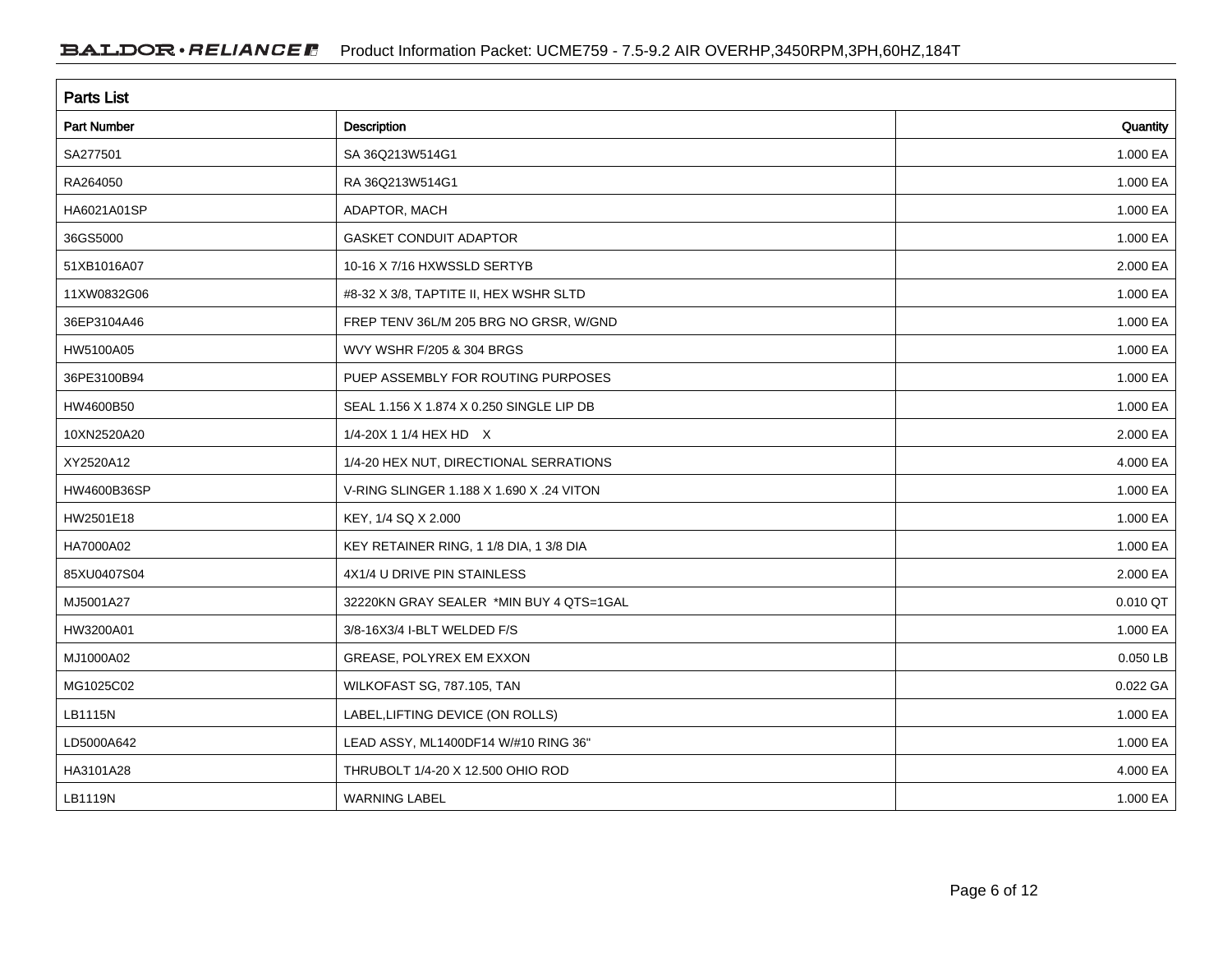| <b>Parts List (continued)</b> |                                         |              |  |  |  |
|-------------------------------|-----------------------------------------|--------------|--|--|--|
| <b>Part Number</b>            | Description                             | Quantity     |  |  |  |
| LC0145B01                     | <b>CONNECTION LABEL</b>                 | 1.000 EA $ $ |  |  |  |
| <b>NP1279L</b>                | ALUM FARM DUTY UL CSA CC                | 1.000 EA $ $ |  |  |  |
| NP3114L                       | ALUM FARM DUTY NO LOGO'S CC             | 1.000 EA $ $ |  |  |  |
| 36PA1001                      | PKG GRP, PRINT<br>PK1017A06             | 1.000 EA $ $ |  |  |  |
| MN416A01                      | TAG-INSTAL-MAINT no wire (2100/bx) 4/22 | 1.000 EA $ $ |  |  |  |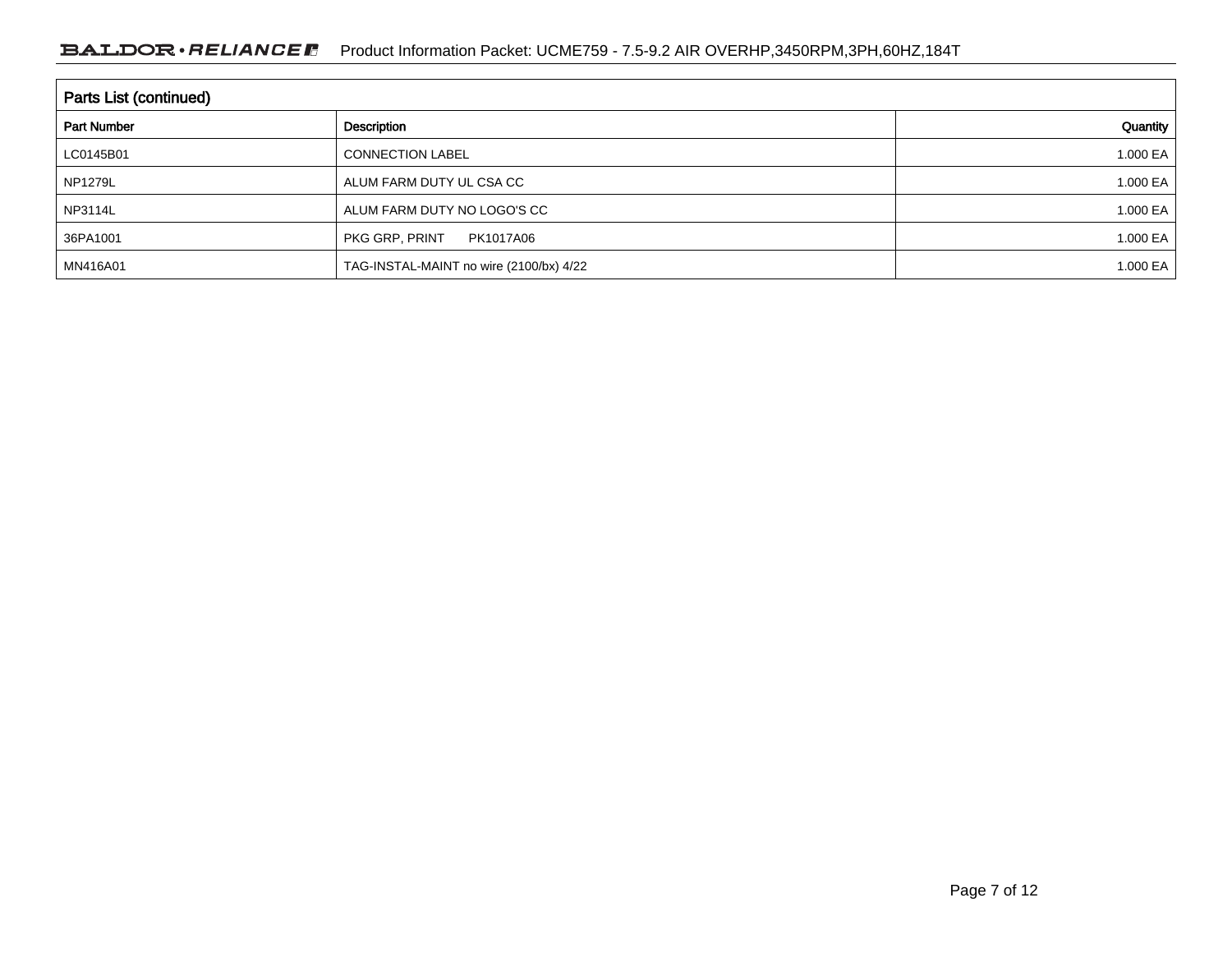| Accessories        |                                         |                   |  |  |  |
|--------------------|-----------------------------------------|-------------------|--|--|--|
| <b>Part Number</b> | Description                             | <b>Multiplier</b> |  |  |  |
| 36-3301            | C FACE KIT                              | A8                |  |  |  |
| 36EP1304A62SP      | FLANGE MTD ENDPLATE 182-4TD -ENCL (LESS | A8                |  |  |  |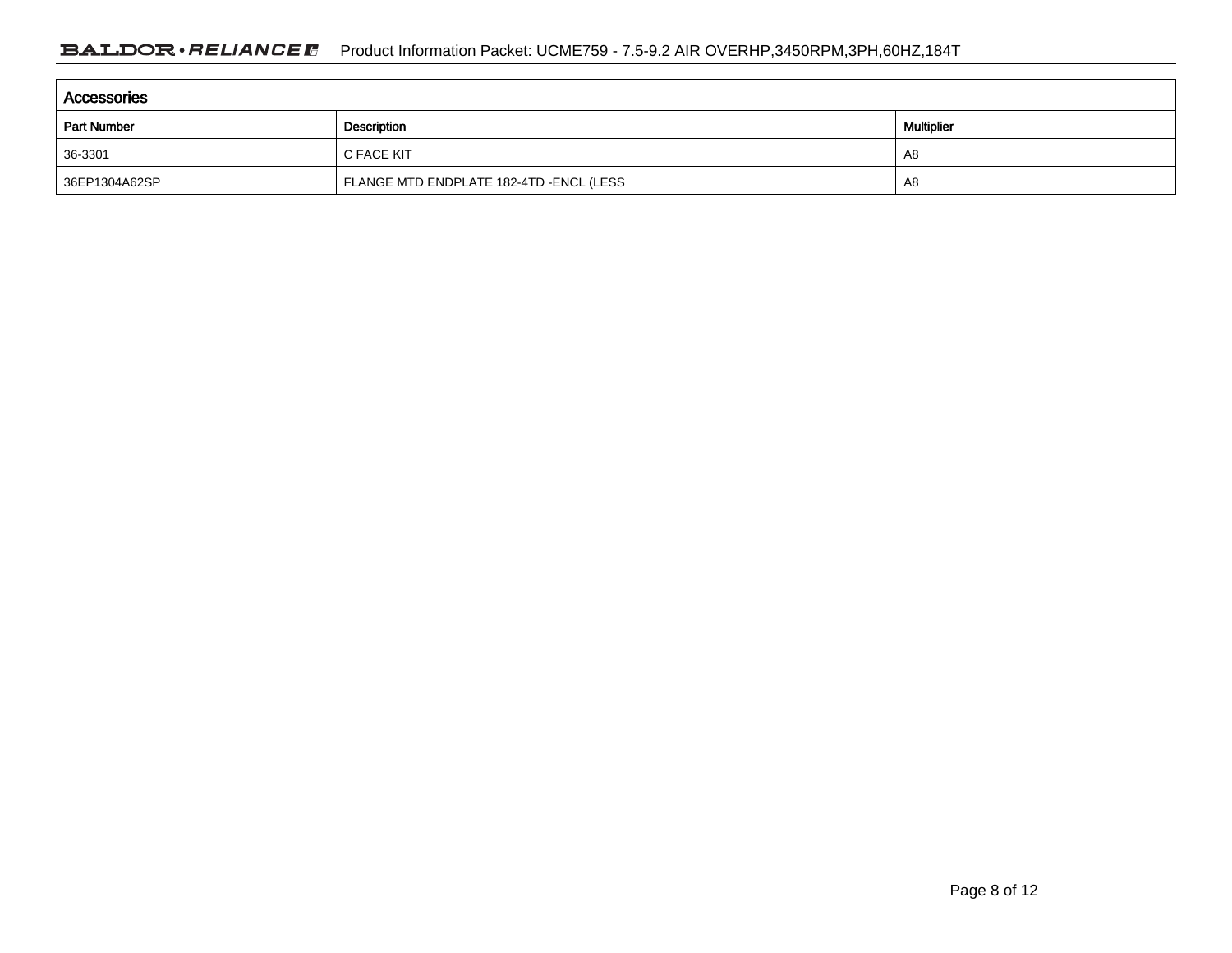#### **AC Induction Motor Performance Data**

Record # 10786Typical performance - not guaranteed values

| Winding: 36WGW514-R001<br><b>Type: 3640M</b> |                   | <b>Enclosure: OPEN</b> |                                                 |                |
|----------------------------------------------|-------------------|------------------------|-------------------------------------------------|----------------|
| <b>Nameplate Data</b>                        |                   |                        | 460 V, 60 Hz:<br><b>High Voltage Connection</b> |                |
| <b>Rated Output (HP)</b>                     |                   | 7.5-9.2 AIR OVER       | <b>Full Load Torque</b>                         | 15 LB-FT       |
| <b>Volts</b>                                 |                   | 208-230/460            | <b>Start Configuration</b>                      | direct on line |
| <b>Full Load Amps</b>                        |                   | 18.8-17/8.5            | <b>Breakdown Torque</b>                         | 68 LB-FT       |
| <b>R.P.M.</b>                                |                   | 3450                   | <b>Pull-up Torque</b>                           | 51 LB-FT       |
| Hz                                           | 60 Phase          | 3                      | <b>Locked-rotor Torque</b>                      | 56 LB-FT       |
| <b>NEMA Design Code</b>                      | <b>B KVA Code</b> | м                      | <b>Starting Current</b>                         | 100 A          |
| Service Factor (S.F.)                        |                   |                        | <b>No-load Current</b>                          | 2.7A           |
| <b>NEMA Nom. Eff.</b>                        | 89.5 Power Factor | 90                     | Line-line Res. $@$ 25 $°C$                      | $1.32 \Omega$  |
| <b>Rating - Duty</b>                         |                   | 40C AMB-CONT           | Temp. Rise @ Rated Load                         | $72^{\circ}$ C |

**Load Characteristics 460 V, 60 Hz, 9.8 HP**

| % of Rated Load     | 25   | 50   | 75   | 100  | 125  | 150  |
|---------------------|------|------|------|------|------|------|
| <b>Power Factor</b> | 76   | 89   | 93   | 95   | 95   | 94   |
| <b>Efficiency</b>   | 85   | 88   | 88   | 87   | 85   | 83   |
| Speed               | 3557 | 3518 | 3478 | 3434 | 3389 | 3340 |
| Line amperes        | 4.1  | 6.5  |      | 11.6 | 14.4 | 17.6 |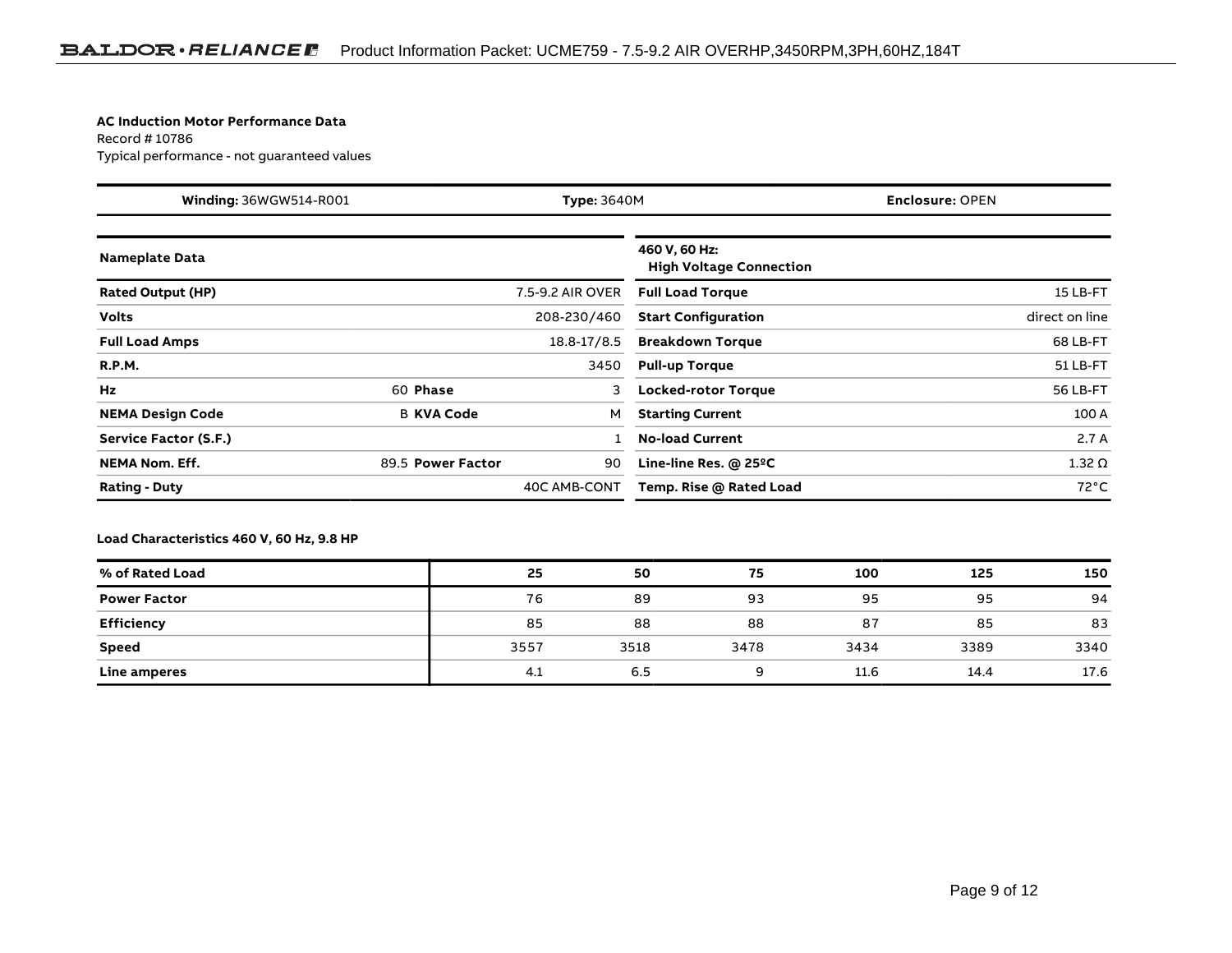

Performance Graph at 460V, 60Hz, 9.8HP Typical performance - Not guaranteed values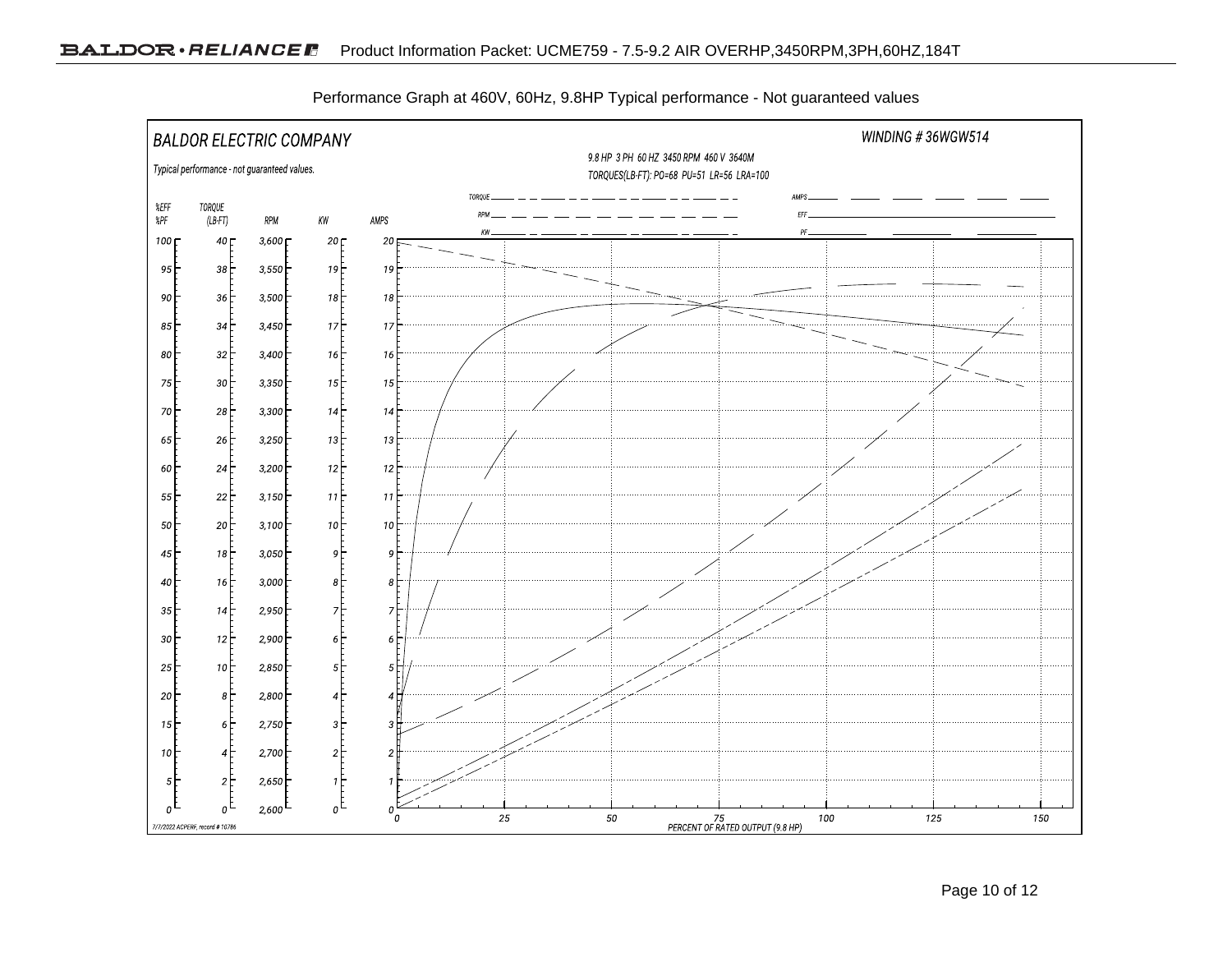